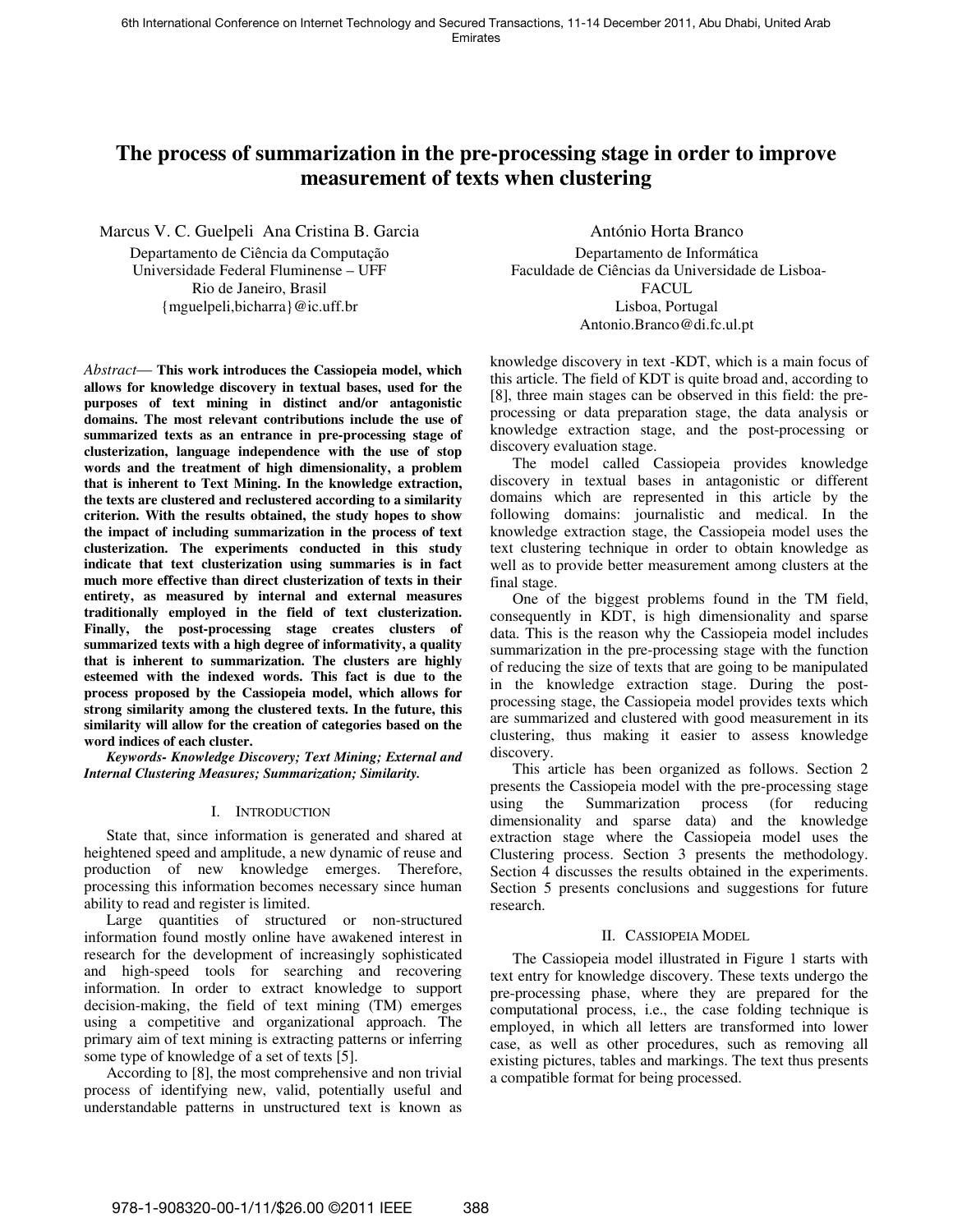

Figure 1. Cassiopeia Model.

Still in the pre-processing stage, the summarization process is employed with the aim of decreasing the number of words for the clustering process which occurs in the knowledge extraction stage. It thus renders high dimensionality and sparse data viable (a problem in the TM field) by not employing the similarity matrix. Moreover, it makes it possible to keep stopwords, thus providing language independence. Explanations regarding the lack of use of the similarity matrix and the keeping of stopwords are detailed in items IIA and IIB.

After the pre-processing phase is finalized, the Cassiopeia model begins the knowledge extraction stage, which employs the text clustering process by similarity. This process is detailed in item II.B.

The clusters then created possess a vector of words called cluster centroids, whose words are highly relevant for each cluster and where these are pertinent in relation to the clustered texts. After reclustering new texts, which occurs in the knowledge extraction stage, other clusters, subclusters or a fusion of these clusters may emerge. According to [18], due to dimensionality the word vectors adopt a threshold that is also another important point for solving the problem of high dimensionality and sparse data in TM. However, due to reclustering, it can suffer alterations before arriving at its stabilization value, i.e., the degree of pertinence of each word in each cluster, as shown by Figure 1. The reason for this threshold is explained in item II.B.

These clusters are hierarchically classified top-down. Reclustering occurs until the moment the centroids of each cluster become stable, i.e., they do not undergo further alterations.

As soon as the knowledge extraction stage is over, the post-processing stage begins. In this stage, each one of the clusters or subclusters of texts in the Cassiopeia model contains, according to similarity, a set of summarized texts with a high degree of information content and with main ideas, a characteristic of summarized texts..

# *A. Summarization in the Cassiopeia Model employed in the pre-processing stage*

In the Cassiopeia model, as shown by Figure 1, the texts are prepared to be processed, where case folding techniques are employed and the images, tables and markings are removed. This phase also sees the emergence of the first contribution of the Cassiopeia model, which is the addition of the summarization process.

*1) Text Summarization Concept* 

Summarization can be defined as reduced texts that transmit main and more relevant ideas of an original text, clearly and objectively, without losing information [4]. The need for simplification and summarization is justified by the increase in the volume of information available in means of communication (mainly the Internet) and by the lack of time to read texts of different kinds [5]. As a consequence of this process, readers are unable to absorb the whole content of the original texts. Therefore, an abstract is a summary that aims to capture the main idea the author intended to portray and transmit it in a few lines to the reader.

Automatic summarization (AS) used in the Cassiopeia Model is extractive following the empirical approach, also known as the superficial approach. This technique uses statistical or superficial methods that identify the most relevant segments of the source text, producing the summaries by means of juxtaposition of extracted sentences, without any modification in relation to the order of the original text.

The Cassiopeia model keeps the stopwords, unlike other research studies in this field which remove them in order to diminish the volume of words in the knowledge extraction stage. Keeping stopwords represents an important achievement for the Cassiopeia model as it becomes independent of language.

## *B. Text clustering technique employed in the knowledge extraction stage of the Cassiopeia Model*

The Cassiopeia model employs the clustering technique to generate knowledge from textual documents.

Text clustering is an entirely automatic process that divides a collection into clusters of texts with similar content. The way in which the Cassiopeia model conducts clustering is described in the three phases below, as suggested by publications by [5].

## *a) First Phase - (Identification of Attributes)*

The Cassiopeia model selects word characteristics in the text using relative frequency. It defines the importance of an expression according to how often the term is found in the text. The more a term appears in the text, the more important this term is for that text. Relative frequency is calculated by equation (1). This formula normalizes the result of absolute frequency of words, preventing small documents from being represented by small vectors and large documents from being represented by large vectors.

$$
F_{rel} X = \frac{F_{abs} X}{N}
$$
 (1)

With normalization, all documents are represented by vectors of the same size. Whereas  $F_{real}X$  is equal to the relative frequency of  $X$ ,  $F_{abs} X$  is equal to the absolute frequency of  $X$ , i.e., the number of times  $X$ , which is the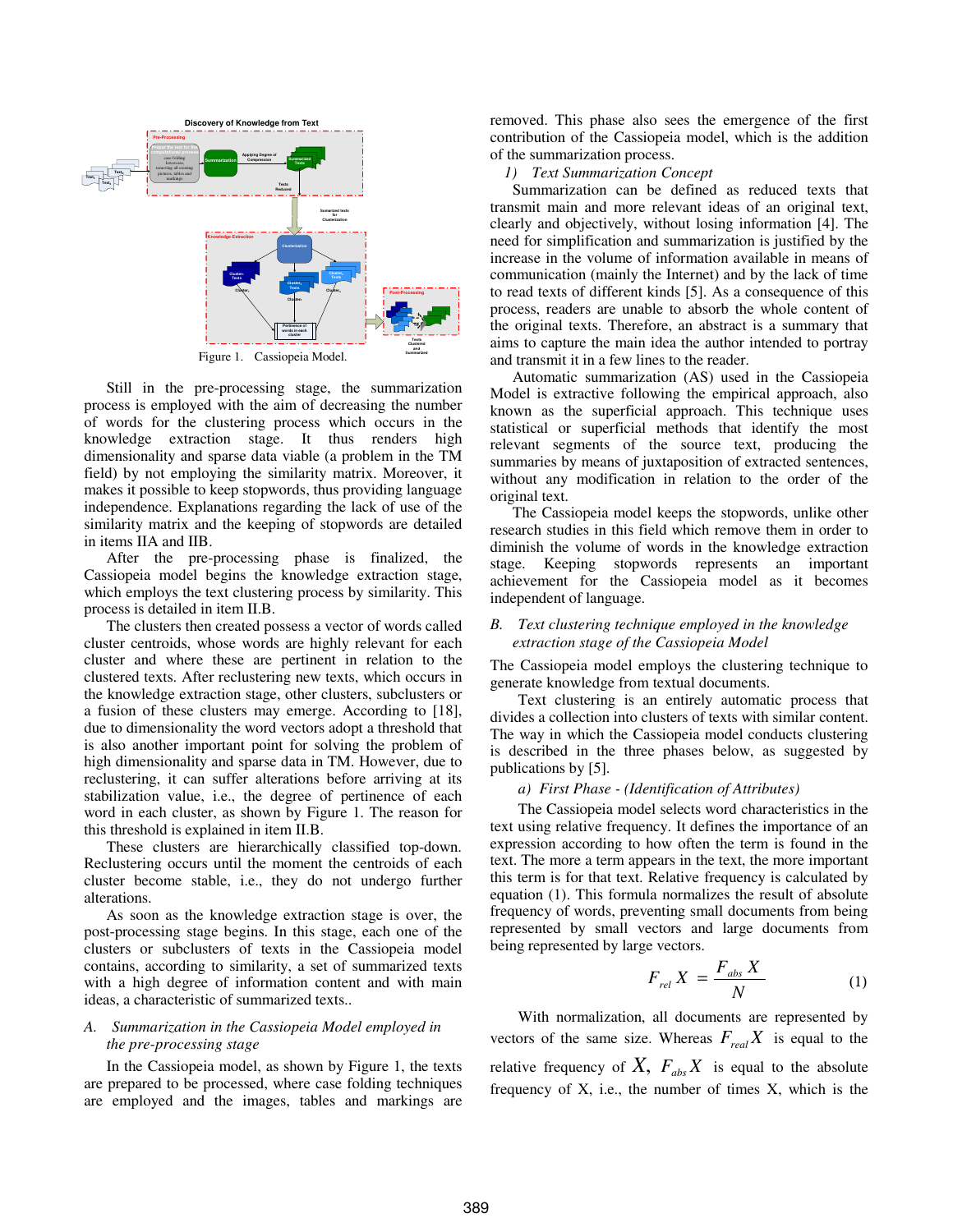word, appears in the document and  $N$  is equal to the total number of words in the text.

Considered a spatial vector, each word represents a dimension (there are as many dimensions as there are different words in the text). This is a high dimensionality and sparse data problem that is common in TM and starts being treated by the Cassiopeia model during the preprocessing phase, where the summarization is conducted, thus causing significant reduction in the dimensionality space and sparse data.

## *b) Second phase - (Selection of Attributes)*

The Cassiopeia model identifies similarity using a similarity measure. The Cassiopeia model uses [3] set theoretic inclusion, a simple inclusion measure that evaluates the presence of words in two compared texts. If the word appears in both texts, the value one (1) is added to the meter; if not, zero (0) is added. At the end, the degree of similarity is a value between 0 and 1, calculated by the average; i.e., the total amount of the meter (commons) divided by the total number of words in both texts (without counting repetitions). The fact that one word is more important in certain texts or how often it appears is not taken into consideration in this calculation. In the Cassiopeia model, this problem is solved with another function described by [11], which calculates the average, however using weights for each word. Therefore, it considers the fact that words appear with different importance in the texts. In this case, the weight of the words is based on relative frequency. The similarity value is calculated by the average between the average weights of common words. That is, when the word appears in both documents, the average weights are added up instead of adding the value one (1). At the end, the average of the total number of words in both documents is calculated.

In this phase, once again there is an attempt to minimize the problem caused by high dimensionality and sparse data. The Cassiopeia model uses a similarity threshold [18], where words (characteristics) whose importance (frequency) is lower than the similarity value are simply ignored in order to compose the vector of words in the text. The Cassiopeia model also defines a maximum number of 50 positions (truncation) for the vectors.

With similarity calculations, the definition of the similarity threshold, and vector truncation, the Cassiopeia model defines the selection of attributes.

In this phase of the clustering process there is a cohort that represents the average frequency of words obtained with similarity calculations. Then the organization of vectors proceeds in decreasing value, as represented in equation (2). The Cassiopeia model employs a similarity threshold that undergoes a change in the clustering and a variation from 0.1 to 0.7 and a vector truncation with 50 positions and a vector truncation with 50 positions with 25 words to the left of the frequency average and the 25 words to the right, as shown in Figure 2.

According to [14], the Zipf curve shown in Figure 2 (an adaptation for the Cassiopeia model) has three distinct areas. The area defined as I is where trivial or basic information is found, with greater frequency; area II is where interesting information is found; and area III is where noises are found. The stopwords are found in area I. It is common for clustering jobs to achieve a first cohort, based on the Zipf curve denominated by [14] as area I, to remove the stopwords, which are the most commonly found words. This occurs still in the pre-processing stage. Then there are many techniques for creating the second cohort. The variation of these cohorts is known as Lunh threshold and can be appreciated in detail in researches by [14], [16] and [10].

The first cohort causes the algorithms to become language-dependent, since it needs a list of these stopwords for each language. This first cohort is necessary because clusterers work with a similarity matrix defined by [18] as containing similarity values among all the elements of the referred dataset. According to [17], not conducting this cohort (removal of stopwords) would cause a high dimensionality and sparse data problem, which grows exponentially with its text base and generates a crucial problem in the TM field.

The selection of attributes in the Cassiopeia model shown in Figure 2, formalized in equation (2) and added by summarization at the pre-processing phase guarantees the elimination of stopwords, thus rendering language independence. In addition to language independence, another important factor in the Cassiopeia model is that it does not use a similarity matrix, and this assures a possible solution for the problem of high dimensionality and sparse data in TM.

The lack of similarity matrix has been replaced, in the Cassiopeia model, by the use of vectors in each cluster called centroids, thus avoiding the calculation for distance, which is common for clusters that use the similarity matrix. The Cassiopeia model calculates similarity using the procedures cited in item II.B. of this article during phase 1(a) and phase 2(b). In order to keep this structure of vectors (centroids), the Cassiopeia model uses the Hierarchical Clustering method and Cliques algorithm, discussed in phase 3(c).



Figure 2. Selection of Attribute in the Cassiopeia model.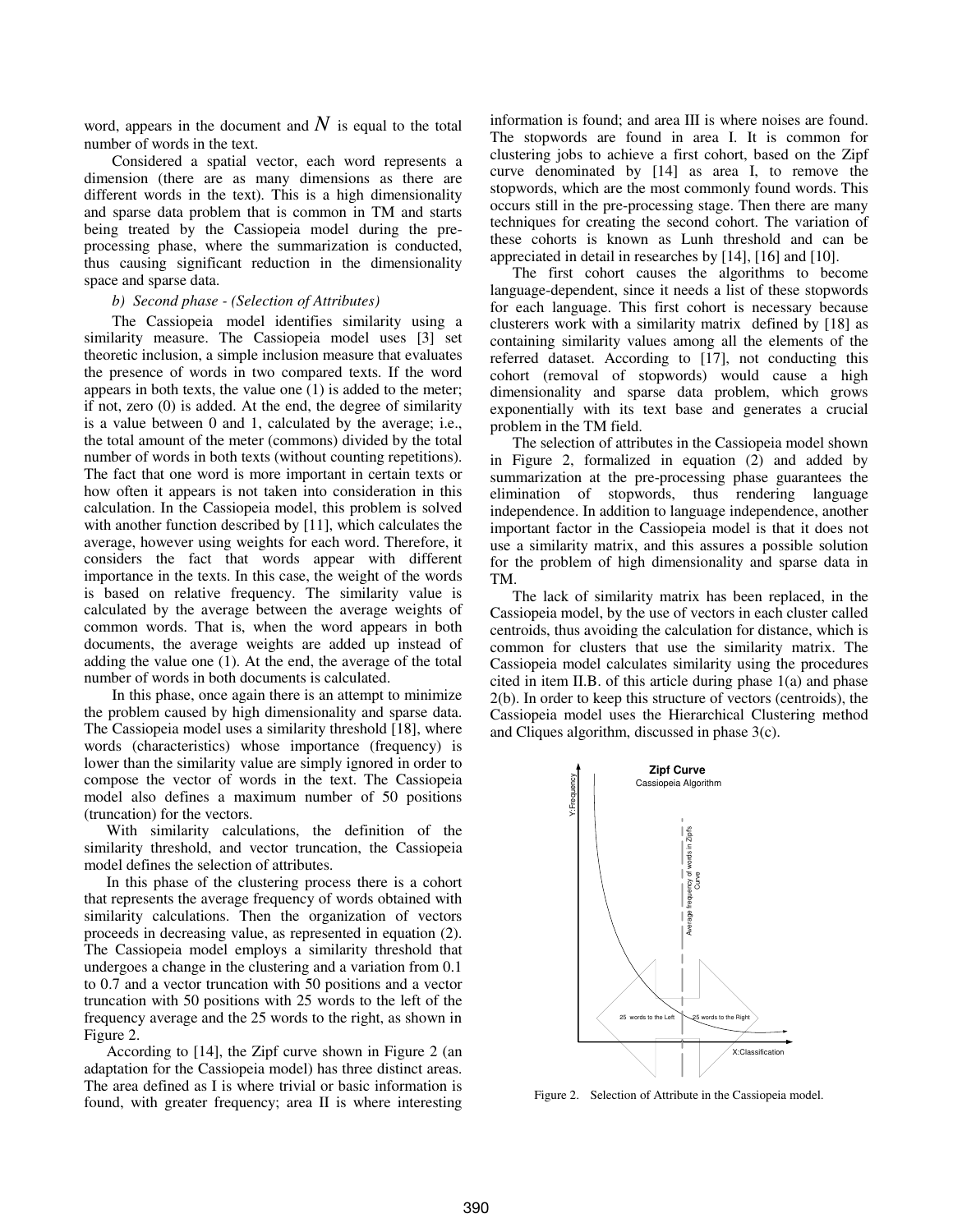*a) Establish the average frequency of the words in the document based on the Zipf Curve.* 

$$
\int (k; s; N) = \sum_{n=1}^{N} \frac{\frac{1}{n^{s}}}{k^{s}}
$$
 (2)

Where: *N* is the number of elements; *k* stands for classification; *s* is the value of the exponent that characterizes the distribution.

*b) Choose the 25 words to the left of the average and the 25 words to the right of it.* 

*c) Third Phase* 

The Cassiopeia model uses the Hierarchical Clustering method that, by analyzing dendograms built, defines the previous number of clusters. With the Cliques algorithm, which belongs to the a graph-theoretic class, whose graph formed is illustrated in Figure 3, the elements are only added to a cluster if its degree of similarity is greater than the threshold defined for all elements present in the clusters and not only in relation to the central element. Algorithm 1 describes the steps of the Clique Algorithm.

In this case, according to [5], the clusters tend to be more cohesive and better quality, once the elements are more similar or close.



Figure 3. Graphic representation of the Clique Algorithm..

#### **1.Cliques Algorithm:**

- 1. Select next Object and add it to a new cluster;
- 2. Look for a similar object;
- 3. If this object is similar to all of the objects in the cluster, add it;
- 4. Stop criterion: while there is at least one object not allocated, come back to Step 2;
- 5. Return to step 1.

## *C. Cassiopeia model and post-processing phase*

In the post-processing stage, the Cassiopeia model ends with summarized texts clustered by similarity.

According to [18] and [10] in this phase it is possible to obtain the assessment of knowledge discovery, analyzing the resulting clusters with the texts contained in each cluster. According to [2], a problem generated by high dimensionality in TM is understanding the extracted knowledge.

The Cassiopeia model allows for an easier way to obtain knowledge compared to other text clustering because its texts are summarized, i.e., they have a much smaller number of sentences and these have a much greater degree of information<sup>1</sup>, which is guaranteed by summarization used in the pre-processing stage.

## III. METHODOLOGY

This paper's contribution lies in the fact that the Cassiopeia model includes the text summarization in the preprocessing stage in order to improve clustering measurement and it additionally provides a new variation of Luhn [16] cohort thresholds. Therefore, measurement improvement occurs in the external and internal metrics in clusters of the Cassiopeia model. In order to verify this contribution, the following simulation methodology was created: the corpus used is described in item III.A of this article. The choice of summarizers is detailed in item III.B. In order to verify the contribution of this research, external and internal metrics were chosen that are commonly used in measuring the clustering process and commented in detail in item III.C.

Compression percentages were defined to be used in summarized texts. Each text was summarized by summarization algorithms of 50%, 70%, 80% and 90%.

The original texts, i.e., with summarization, were submitted to the knowledge extraction process of the Cassiopeia model. After each one of the texts obtained with the summarization algorithms with their respective compression percentages of 50%, 70%, 80% and 90%, they were also alternately submitted to the knowledge extraction process of the Cassiopeia model. Each one of these processes generated in the Cassiopeia model were submitted to a repetition of 100 steps to generate, at the end, a median average for each set of external or internal metrics obtained in clusterings. The results of the set of standards of all metrics (external and internal) were individually compared with texts lacking summarization and summarized texts with its compression percentages and summarization algorithms. These results are shown and analyzed in Section 4 of this paper.

### *A. Corpus*

1

For this experiment, original texts and summarized texts extracted from their original versions were used as corpus, in Portuguese and English.

In Portuguese, the texts are included among journalistic and medical domains, totalizing 200 original texts, or 100 texts per domain.

In the medical domain, the texts are also composed of scientific articles taken from a scientific website (www.scielo.br) between Feb-09-2010 and Feb-14-2010 and are separated by the following fields: Cardiology, Dermatology, Epidemiology, Geriatrics, Gynecology,

<sup>&</sup>lt;sup>1</sup> The degree of information of a text is measured according to the world knowledge of the person it is destined for. In other words, a text possesses high degree of information when a more broad understanding of this text depends on the reader's cultural repertoire.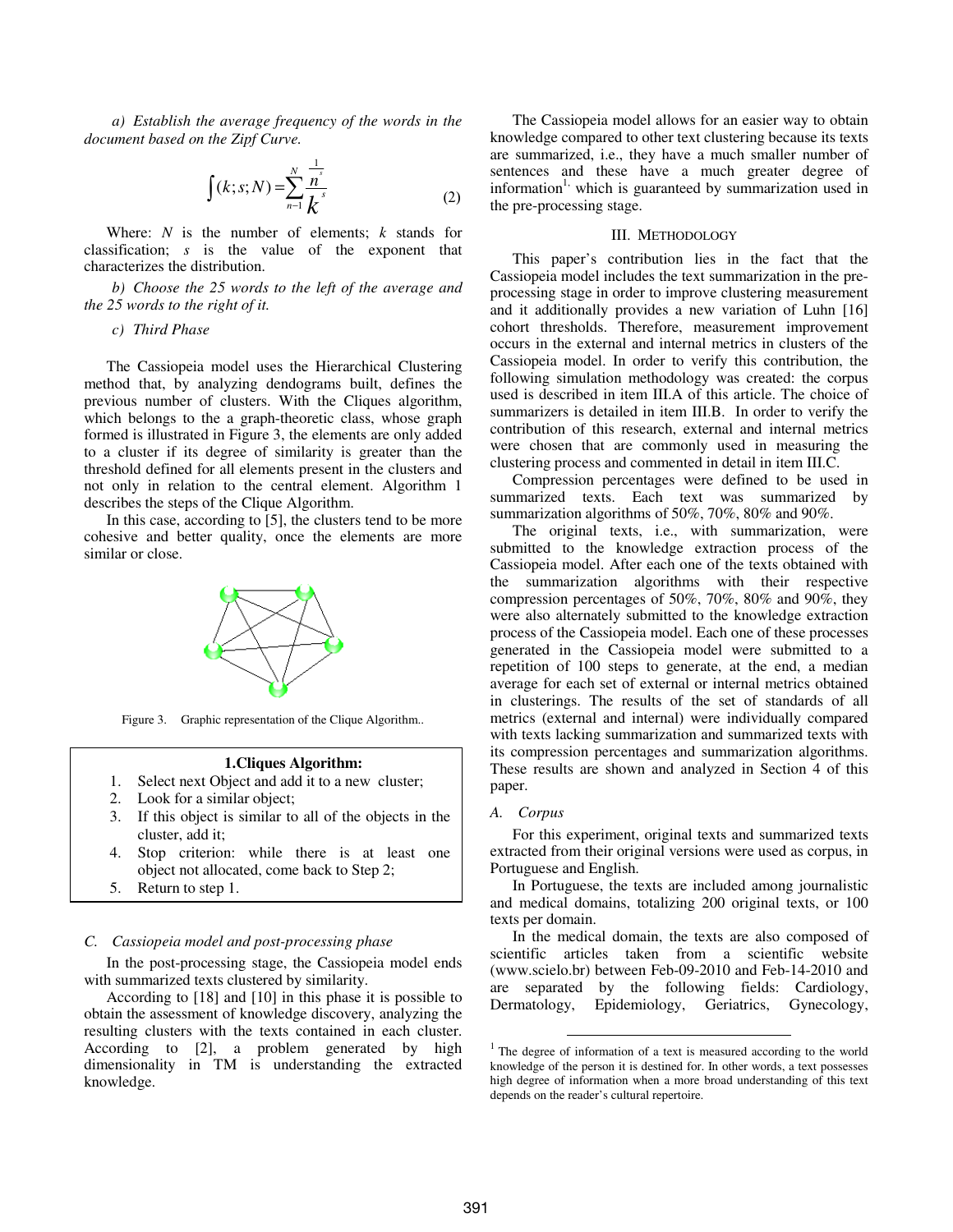Hematology, Neurology, Oncology, Orthopedics and Pediatrics.

In the journalist domain, the corpus *TeMário* 2004 [13] was used with texts extracted from the online newspaper *Folha de São Paulo* and are distributed throughout five sections: Special, International, World, Opinion and Politics.

As for texts in the English language, there was also domain variation, journalistic and medical domains, totalizing 200 original texts. The journalistic texts were taken from *Reuters* news agency (www.reuters.com) between Apr-27-2010 to Apr-30-2010 and are separated by the following fields: Economy, Entertainment, G-20, Green Business, Health, Housing Market, Politics, Science, Sports and Technology.

The medical texts included scientific articles from a scientific website (www.scielo.org) between Apr-09-2010 and Apr-17-2010 and are separated by the following fields: Cardiology, Dermatology, Epidemiology, Geriatrics, Genecology, Hematology, Neurology, Oncology, Orthopedics and Pediatrics.

It is worth highlighting that these texts have already been classified, according to each field, into the textual databases where they were found. This classification is important because it serves as a reference for the external measure of the research using classification by specialists.

In order to complete this methodology there was language variation (English and Portuguese), then domain variation (journalistic and medical). Text summarizers were chosen according to the specifications detailed in item III.B, and there were seven for each language (note that random functions were executed three times on the same text and in each language). Finally, each summarizer used for each domain with 100 texts the compressions of 50%, 70%, 80% and 90%.

## *B. Summarizers*

Professional and literature summarizers were chosen for the simulation. As criteria for choosing summarization algorithms of these experiments, we picked those which had the possibility of defining percentages of compression per word. Thus it was possible to have 50%, 70%, 80% and 90% of the original text.

For the summarization process in Portuguese, three summarizers were used, as found in literature:

The Supor by [9] which selects, to compose the extract, the sentences that include the most commonly used words in the original text. The Gist\_Average\_Keyword by [12], where the sentence score may be calculated by one of two simple statistical methods: the keyword method or the average keyword method. Gist\_Intrasentence also by [12] conducts the exclusion of stopwords in all sentences.

For the summarization process in English, three summarizers were used, one professional and another literature, which is available in the web:

Copernic and Intellexer Summarizer Pro are professional summarizers and their algorithms are considered black boxes. SewSum by [7] is a literature summarizer. For each language, SewSum uses a lexicon for mapping flexed word forms, from the content to it respective root.

Four additional functions were also developed: FA1\_S\_Stopwords, FA2\_S\_Stopwords, FA1\_C\_Stopwords e FA2\_C\_Stopwords, all randomly choosing sentences from the original text, based on words. This occurs for texts in both English and Portuguese. The functions FA1\_S\_Stopwords and FA2\_S\_Stopwords remove the stopwords from the texts before the choice for reducing the number of words before the randomization process. As for FA1\_C\_Stpowords and FA2\_C\_Stpowords, these do not remove the stopwords. These functions adopt the twomethod variation, due to the chosen percentage (%) and compression. Functions FA2 finish summarization when they achieve the compression percentage, regardless of where they are in the sentence. As for the FA1 functions, these are kept until the end of the sentence, thus not respecting the established compression percentage.

## *C. Metrics*

For external or supervised metrics, the clustering results are assessed by a structure of predefined classes that reflects the opinion of a human specialist. For this kind of metric, according to [15], the following measures are used: *Precision*, *Recall*, and as a harmonic measure of these two metrics, *F-Measure*.

For internal or unsupervised metrics, the only information used are contained in the clusters generated to conduct the evaluation of results, i.e., external information is not used. The most commonly used standards for this purpose, according to [15] and [1], are Cohesion, Coupling, and as a harmonic measure of these two metrics, *Silhouette Coefficient.* With the aim of validating the results, this experiment used external and internal metrics and the following were defined.

*1) External Metrics* 

$$
\frac{t!cd_i*100}{te \cdot cd_i}*(10)
$$
 (3)

Where *tlcd* is the local sum of the dominant category of *cluster i* and *tgcd* is the global sum of the dominant category of *cluster i* in the process.

$$
Precision(P) \qquad \qquad \frac{tlcd_i}{100} * 100 \tag{4}
$$

*i te* Where *tlcd* is the local sum of the dominant category of *cluster i* and *te* is the sum of elements in *cluster i*.

$$
F\text{-}Measure (F) \qquad 2*\frac{Precision(P)*Recall(R)}{Precision(P)+Recall(R)}\tag{5}
$$

*2) Internal Metrics* 

$$
\text{Cohesion}(C) \qquad \qquad \sum_{i>j} \text{Sim}(P_i, P_j) \tag{6}
$$
\n
$$
\frac{n(n-1)/2}{}
$$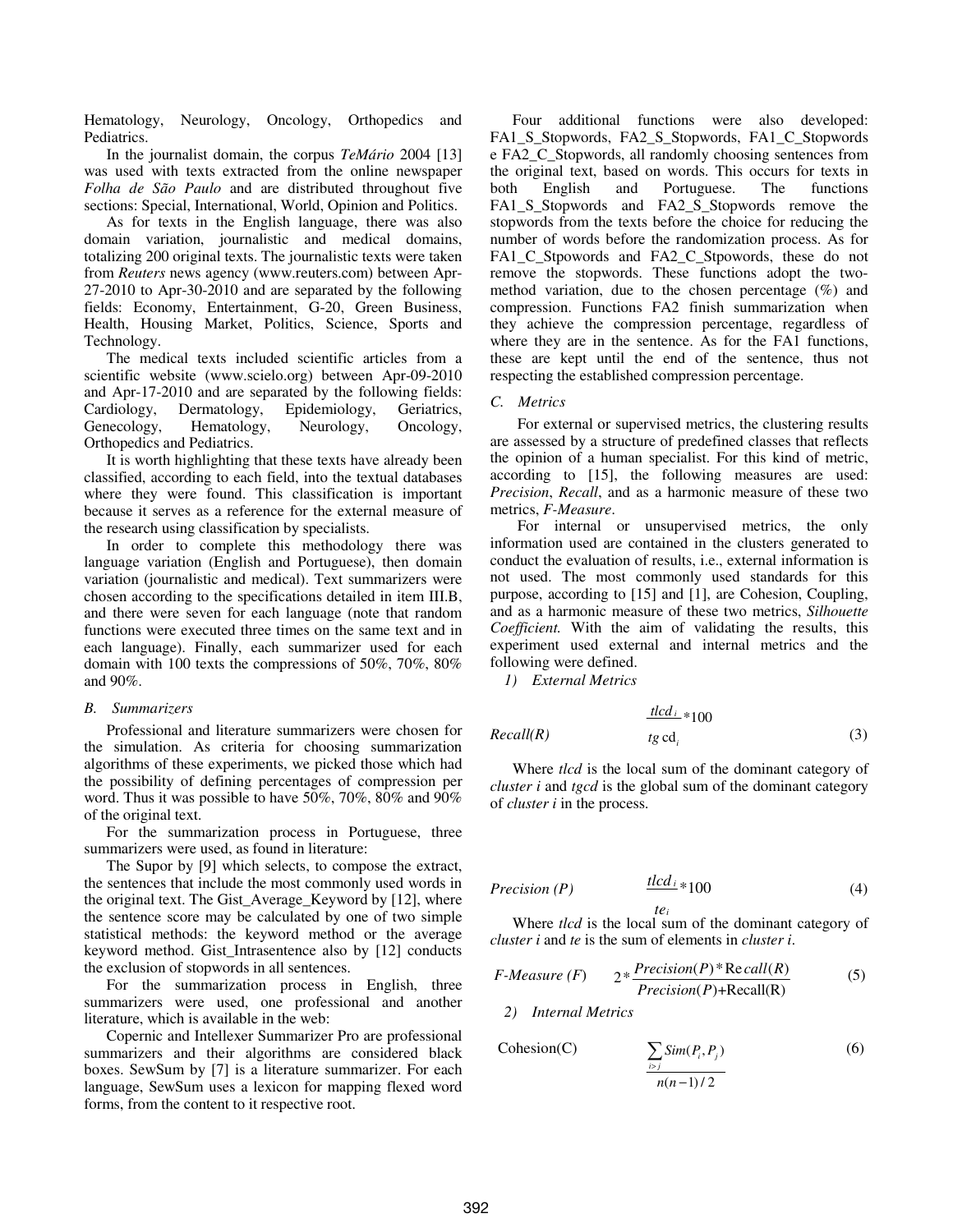Where  $Sim(P_i, P_j)$  calculates the similarity between texts *i* and *j* belonging to cluster *P, n* is the number of texts in cluster *P*, and  $P_i$  and  $P_j$  are members of cluster *P*.

*Coupling (A)*  $\qquad \qquad \sum_{i} Sim(C_i, C_i)$  (7)  $(n_a - 1)/2$  $\sum_{i > j}$   $\sum_{i=1}^{n}$  $a^{v_i}$  $Sim(C_i, C_j)$ *n n* > − ∑

Where *C* is the centroid of a certain cluster present in *P*, *Sim*  $(C_i, C_j)$  calculates the similarity of text *i* belonging to cluster *P* and text *j* does not belong to *P*,  $C_i$  centroid of cluster *P* and  $C_j$  is the centroid of cluster *Pi* and  $n_a$  is the number of clusters present in *P*.

$$
Silhouette Coefficient (S) \quad \frac{b(i) - a(i)}{\max(a(i), b(i)}
$$
(8)

Where  $a(i)$  is the average distance between the  $i^{-th}$ element of the cluster and the other elements of the same cluster. Value  $b(i)$  is the minimum distance between the  $i$ <sup>-*th*</sup> element of the cluster and any other cluster that does not contain the element and *max* is the greatest distance between a(i) and b(i). The *Silhouette Coefficient* of a cluster is the mean average of the coefficients calculated for each element belonging to the cluster Shown in Equation(9) 1

$$
\overline{s} = \frac{1}{N} \sum_{i=1}^{N} S
$$
. Value S ranges from 0 to 1.

## IV. EXPERIMENTAL RESULTS

Due to the large quantity of metrics used to measure clusters of the Cassiopeia model and, consequently, the results, graphs of the harmonic standard, in the external metric *F-Measure* and in the internal measure *Silhouette Coefficient*. Although they are not included in this study, it is worth highlighting that results were produced for Portuguese and English in all domains: journalistic and medical, for different levels of compression with 50%, 70%, 80% and 90% and with all measures described in item C.

Figures 4 and 5 show results of text clustering obtained by the Cassiopeia model, using F-Measure and Silhouette Coefficient, in English regarding journalistic domains and medical using all compressions (50%, 70%, 80% and 90%) and the seven summarization algorithms<sup>2</sup> in addition to the texts without summarization<sup>3</sup>.

Regarding the journalistic domain shown in Figure 4, the summarization algorithms mostly allow the Cassiopeia model to generate text clusters with F-Measure values, greater than the text clusters without summarization.

l

There are a few exceptions: for a compression of 50% the exception was SewSum; for 70% compression it was SewSum and Intellexer, for 80% of compression it was SewSum, Intellexer and FA2\_com\_Stopword, and for 90%, all the algorithms, summarization allowed the Cassiopeia model to obtain clusters with F-Measure clusters larger than clusters with unsummarized texts.

In the medical domain, in compressions of 50%, 70% and 80%, only one summarization algorithm in each compression allowed the Cassiopeia model to generate clusters of F-Measure value greater than texts without summarization. With 90% none of the summarization algorithms made it possible to generate clusters that had F-Measure values greater than the unsummarized texts.



Figure 4. Measures obtained in clusters generated by the Cassiopeia model in 100 interaction steps. The results are the accumulated average of the F-Measure, in English, within the journalistic and medical domain. Measures obtained in clusters generated by the Cassiopeia model in 100 interaction steps. The results are the accumulated average of the F-Measure, in English, within the journalistic and medical domain.

For the journalistic domain, shown in Figure 5, with summarization algorithms of 50% and 70% compression, the text clusters produced in the Cassiopeia model improved with Silhouette Coefficient values greater than unsummarized text clusters.

The exceptions are: for a 50% compression, function FA1\_sem\_Stopword and for a 70% compression, functions FA1 and FA2 sem Stopword. With 80%, only two summarization algorithms improved the clusters generated by the Cassiopeia model; thus the Silhouette Coefficient values increased. With 90%, only one increased.

In the medical domain, by increasing compression of summarization algorithms, clusters were obtained with decreased Silhouette Coefficient values. With 50% compression, only one summarization algorithm displayed clusters with Silhouette Coefficient smaller than unsummarized text clusters. With 70%, there are two; with 80%, there are five; and with 90% there are all.

 $2$  Summarization algorithms were explained in item 3.2. They are used during pre-processing in the Cassiopeia model in order to summarize texts. Compression of 50%, 70%, 80% and 90% were used. The results of these summarizations are long texts which are alternately clustered by the Cassiopeia model. These clusters are evaluated by external and internal measures.

<sup>3</sup> Unsummarized texts do not suffer any compression. They are clustered by the Cassiopeia model and produce text clusters that are evaluated by external and internal measures. They are comparative parameters with summarized texts.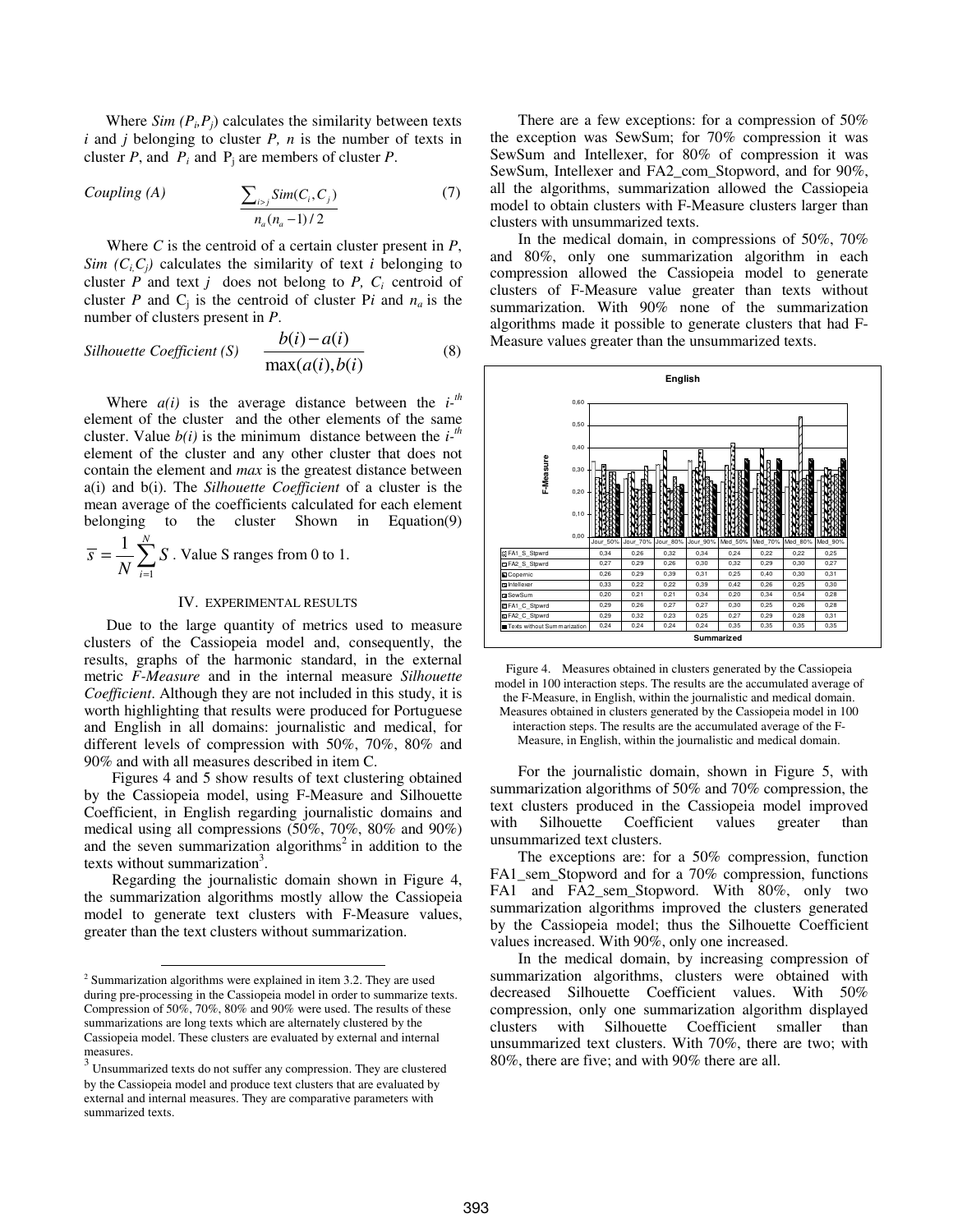

Figure 5. Measures obtained in clusters generated by the Cassiopeia model in 100 interaction steps. The results are the accumulated average of the Silhouette Coefficient, in English, within the journalistic and medical domain. Results are shown for each compression percentage of 50%, 70%, 80% and 90% using the seven summarization algorithms and the whole unsummarized text.

Figures 6 and 7 displays the results of text clusters obtained by the Cassiopeia model, using F-Measure and Silhouette Coefficient, in Portuguese, in the journalistic and medical domains. Using all compressions (50%, 70%, 80% and 90%), seven summarization algorithms and the unsummarized text.

Figure 6 shows that summarization algorithms, for the most part, are not able to increase the F-Measure value in clusters obtained by the Cassiopeia model compared to clusters obtained with unsummarized texts. The only exception was function FA2\_com\_Stopword with a compression of 70%, as the value of clusters in the FMeasure increased.



Figure 6. Measures obtained in Clusters generated by the Cassiopeia model in 100 interaction steps. The results are the accumulated average of the F-Measure, in Portuguese, within the journalistic and medical domain. Results are shown for each compression percentage of 50%, 70%, 80% and 90% using the seven summarization algorithms and the whole unsummarized text.

In the medical domain, with 50% compression, two algorithms improved cluster values generated by the Cassiopeia model in the FMeasure in relation to the unsummarized text clusters. With 70% compression, only one; with 80% and 90%, none of the summarization algorithms managed to increase the F-Measure values of clusters obtained by the Cassiopeia model, if compared clusters generated with unsummarized texts.

For the journalistic domain shown in Figure 7, it was possible to observe that the summarization algorithms did not manage to increase the value of clusters generated by the Cassiopeia model measured by Silhouette Coefficient in relation to the unsummarized text.



Figure 7. Measures obtained in clusters generated by the Cassiopeia model in 100 interaction steps. The results are the accumulated average of the Silhouette Coefficient, in Portuguese, within the journalistic and medical domains. Results are shown for each compression percentage of 50%, 70%, 80% and 90% using the seven summarization algorithms and the whole unsummarized text.

In the medical domain, two summarization algorithms with 50% compression improved the clusters generated by the Cassiopeia model measured by the Silhouette Coefficient, compared with the unsummarized text. With 70% compression, only one; with 80% and 90% compression, none of the summarization algorithms were able to increase the F-Measure values of clusters obtained with the Cassiopeia model.

## V. CONCLUSION

By evaluating the results of external measures, where it is possible to observe in Figures 4 and 6 the use of the F-Measure, which is a harmonic measure of Recall and Precision and comparing clusters generated by the Cassiopeia model, using unsummarized texts, it is possible to conclude that, for the process of text summarization with 50% and 70% compression, the results were meaningful for measuring clusters. In Figure 4, above all, it is possible to note a slight decrease from the moment of compression increase, which seems to be consistent as text compression increases, there begins to be a loss of information, but this was not observed in Figure 6.